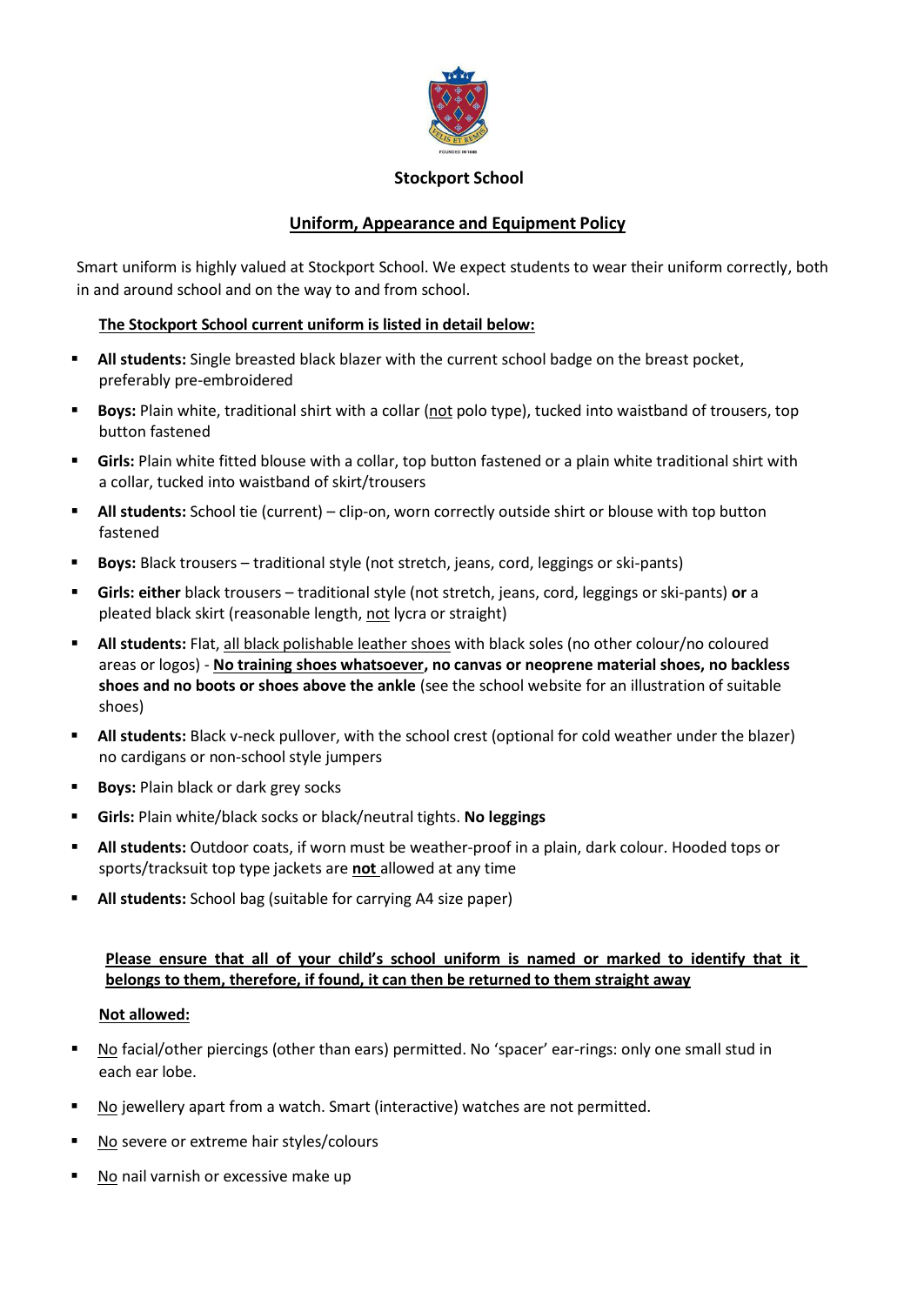## **Please be aware that school uniform is essential and sanctions will be applied if your child comes to school and is not wearing the correct uniform or wearing it incorrectly**

- No hooded tops or other sports/tracksuit top type jackets. Plain dark weather-proof coats are acceptable and although we do not have a school outdoor uniform coat, **students should NOT come to school in hooded tops/non-school style jumpers, as these are NOT coats and will be confiscated by staff for a parent/carer or other responsible adult to collect**
- **Dutdoor coats should NOT be worn inside school buildings and should be removed when entering** school
- **No training shoes whatsoever, no canvas or neoprene material shoes, no backless shoes and no boots or shoes above the ankle** (see the school website for an illustration of suitable shoes). If an emergency situation arises, in addition to our current stock of spare school uniform (skirts, trousers, blazers, shirts and ties), we also hold a limited supply of spare male and female shoes in most sizes that students may borrow in emergency circumstances. Students will not be allowed to access normal lessons if they are wearing trainers (unless accompanied by a medical note/medical evidence by a doctor or similar) and refuse to wear school footwear and will, in these circumstances, work separately to their peers. This is not a punishment but is simply an acknowledgement and reinforcement that in order to access lessons and be part of Stockport School, we expect students to be properly dressed

If there is a genuine reason why your child is not in the correct school uniform (not including footwear), please make a note in their Planner or your child will incur consequences which can mean losing their social times (break and lunch-times) or working separately from their peers.

### **The current equipment requirement is listed below:**

### **Art:**

Sketch book (available from school)

### **Drama:**

 Trainers or plimsolls with non-marking soles (must be clean and not used for PE) to be worn in all Drama/Dance lessons whether in the Dance/Drama Studio or Main Hall. School shoes **cannot** be worn although students can choose to go barefoot.

### **Physical Education Kit:**

- **All students:** Black polo shirt with school crest
- **Boys:** plain black shorts with school crest
- **Girls: either** plain black shorts with school crest **or** black 'skort' with school crest
- **Black hockey/football socks**
- White socks
- **Trainers**
- **Plain black tracksuit top with school crest. Please note that no other colours or logos are allowed** (this is an optional item)